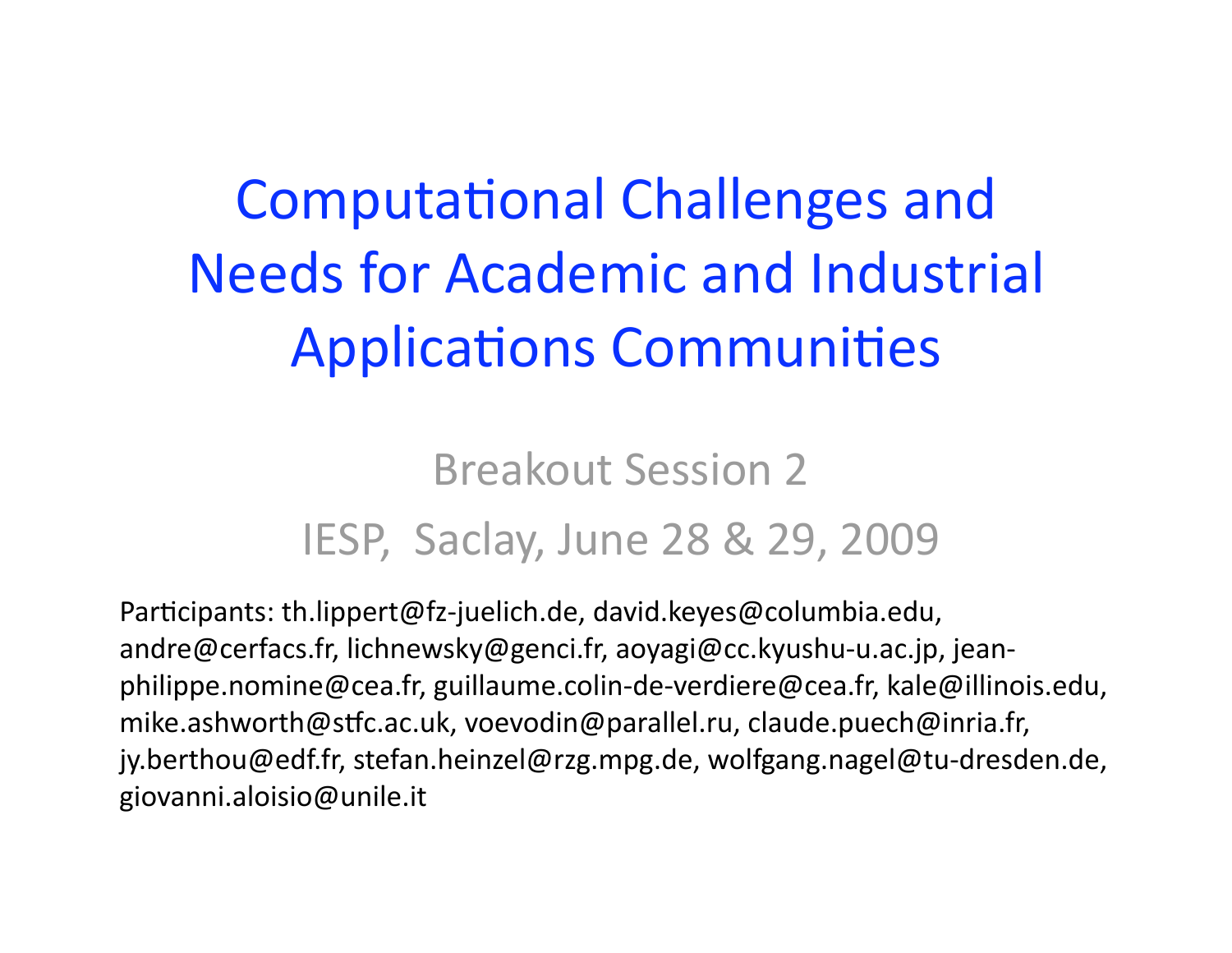# Objectives

- Establish roadmap to exascale for scientific domains
- Document software issues (type of issues, time frame)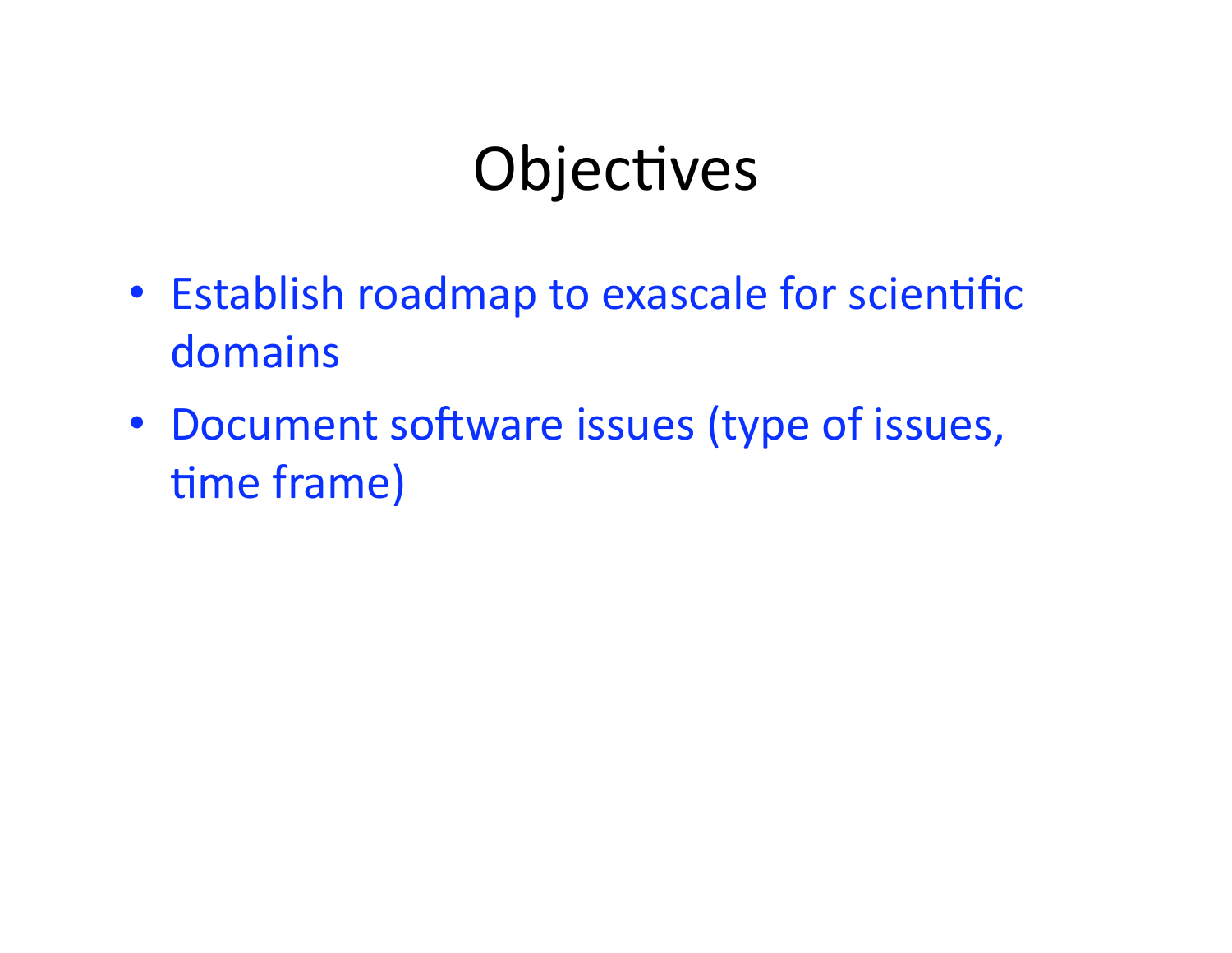# Methodology

- Identify the application domains (HPC EUR, DoE)
- Identify the scientific and technical questions
- Identify the experts and « interview » them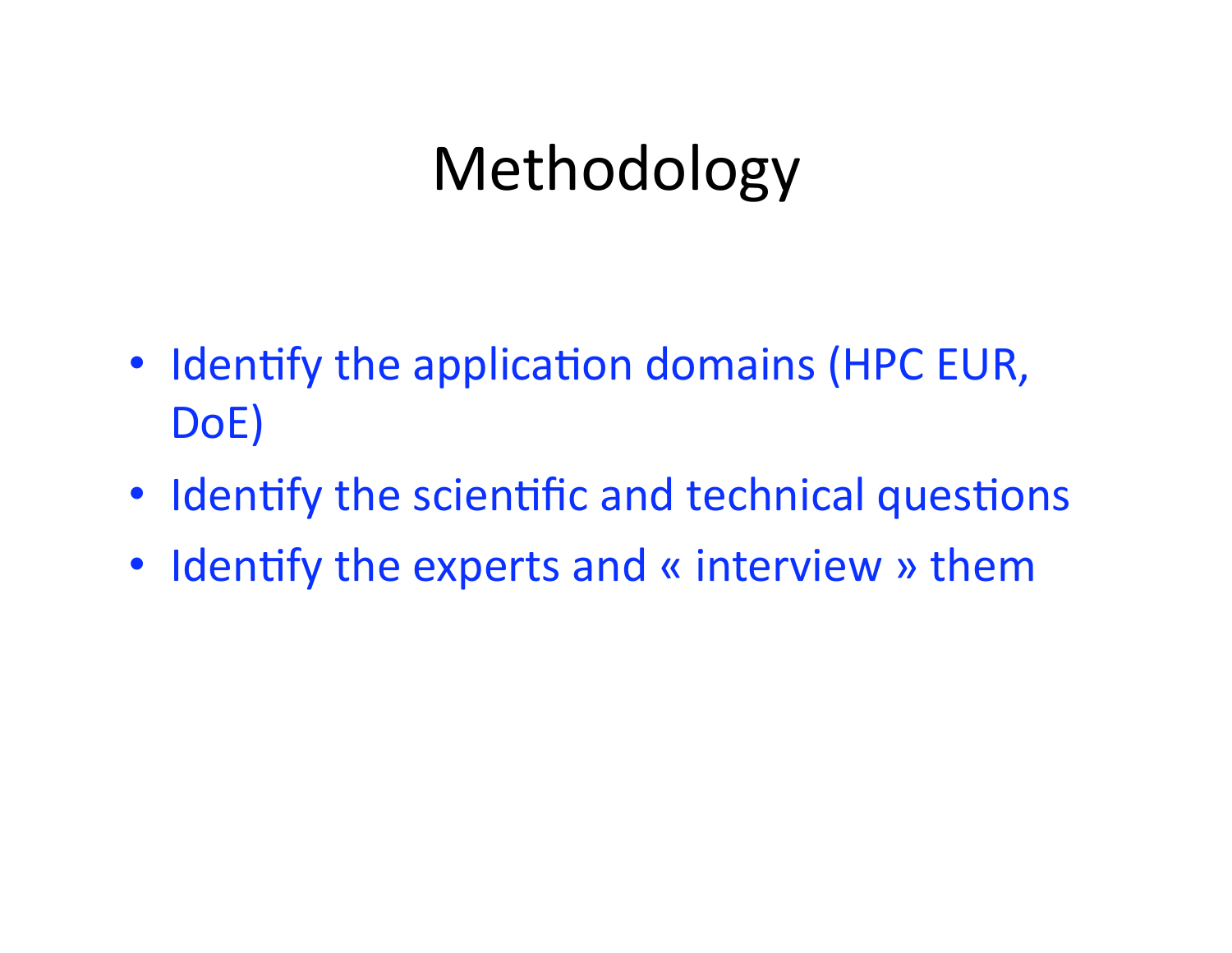## The application domains and experts

Excel
file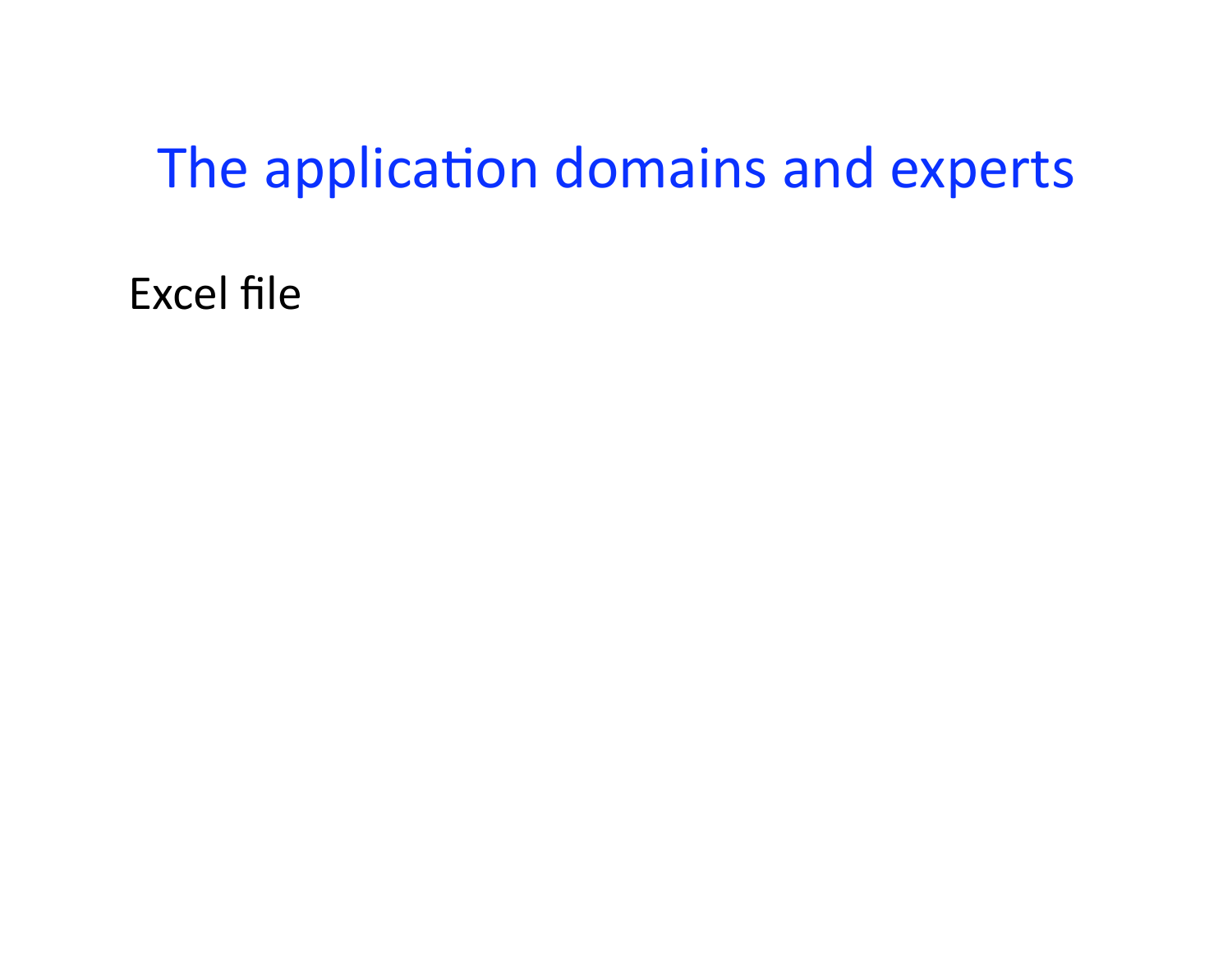#### **Computational Challenges and Needs for Academic and Industrial Applications Communities**

**Scientific and computational challenges** 

**Brief overview of the underlying scientific and computational challenges and potential impact** 

**Software issues - 2009** 

**Brief overview of identified software issues for addressing state of the art machines** 

**Software issues – 2012, 2015, 2020** 

**Expected scientific and technical hurdles**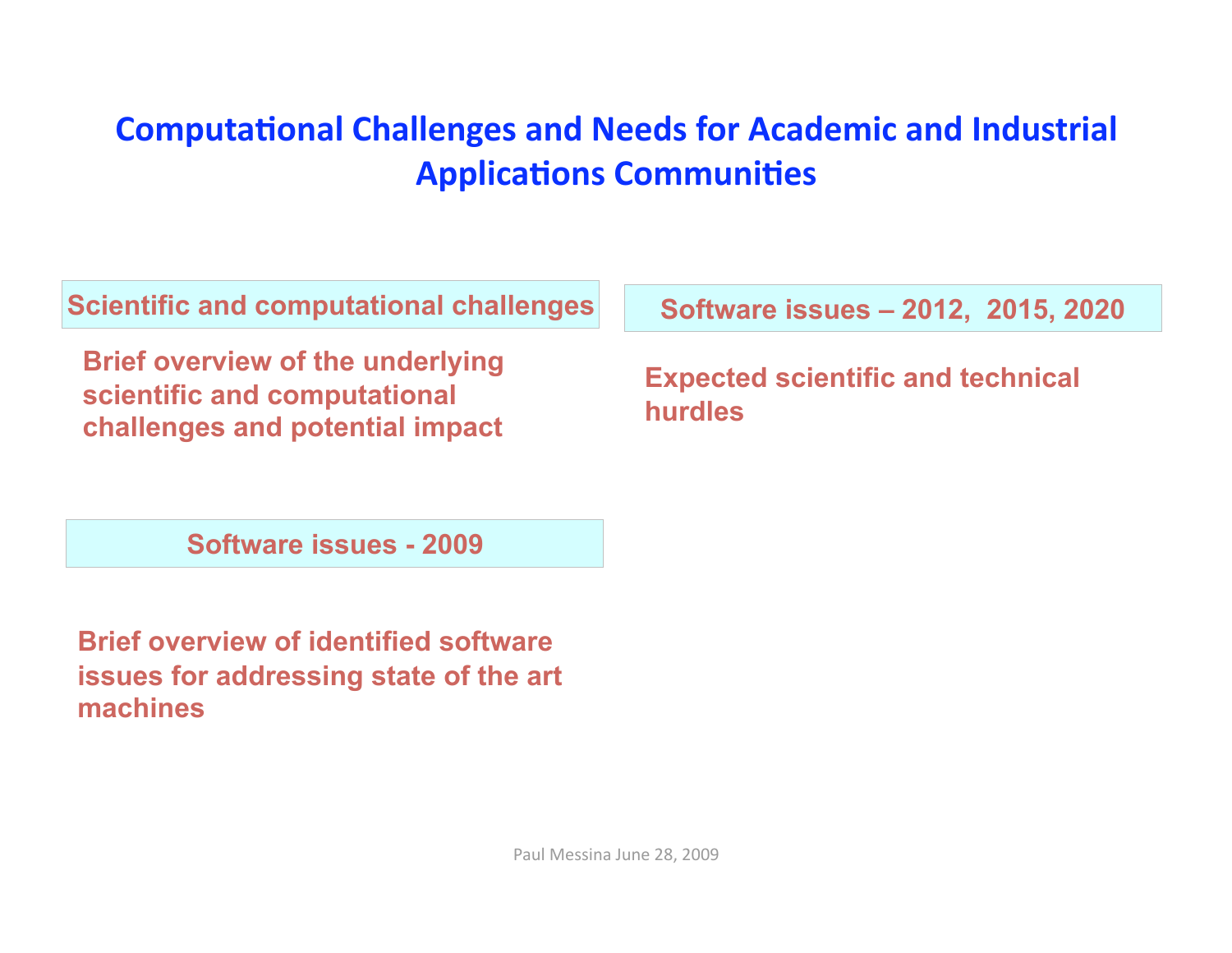## Issues
for
experts

(from the last machine change, expectations for the next step) (asking these questions may lead to a better understanding of the applications requirements, of the maturity of the domain wrt exascale computing)

- Load
imbalance
- Communication scheme: synchronization, point-to-point and collective communications
- Scaling: weak, strong (time per step)
- I/O issues
- Parallel
file
systems
- Multilevel of parallelism: core and heterogeneity at core- and chip-level
- Memory
issues:
size
per
node,
bandwidth,
latency
- Measure of efficiency: per core, per node, global
- Solvers
- Pre- & post-processing: data management visualization, ...
- $\bullet$  …..
- Do not know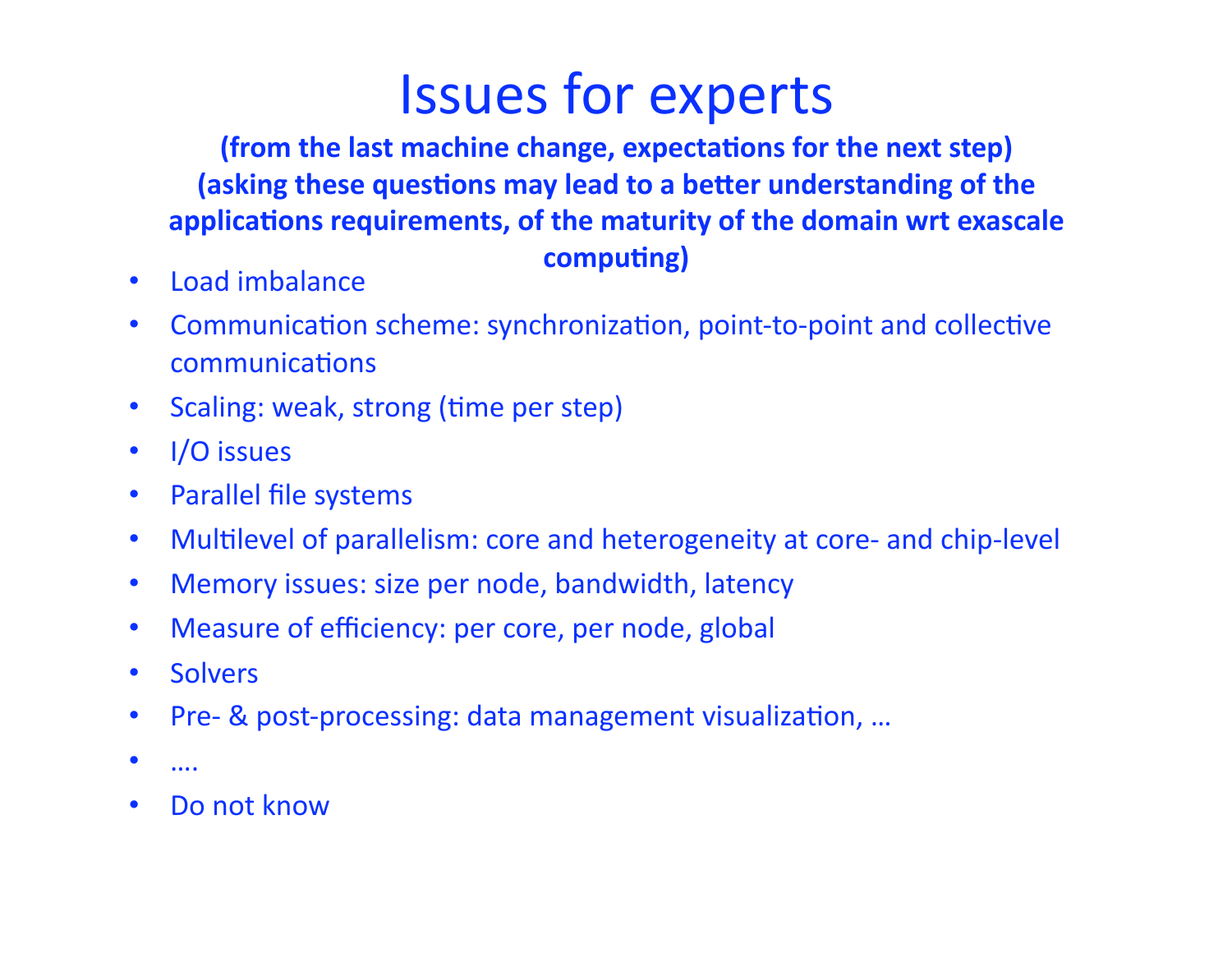# CS
techniques

- Parallel code optimizations
- Parallel programming abstractions and support
- Adaptive optimizations (load balancing, etc.)
- Post-processing of large data sets, pre-processing
- Coupling multiple modules: computational schemes, control and data aspects, parallel composition of modules
- Data distribution, replication, integration, integrity, security
- Metadata,
ontologies
management
- Storage
management
and
parallel
I/O
- Integrated
framework:
workflow,
common
data
models, components
interoperability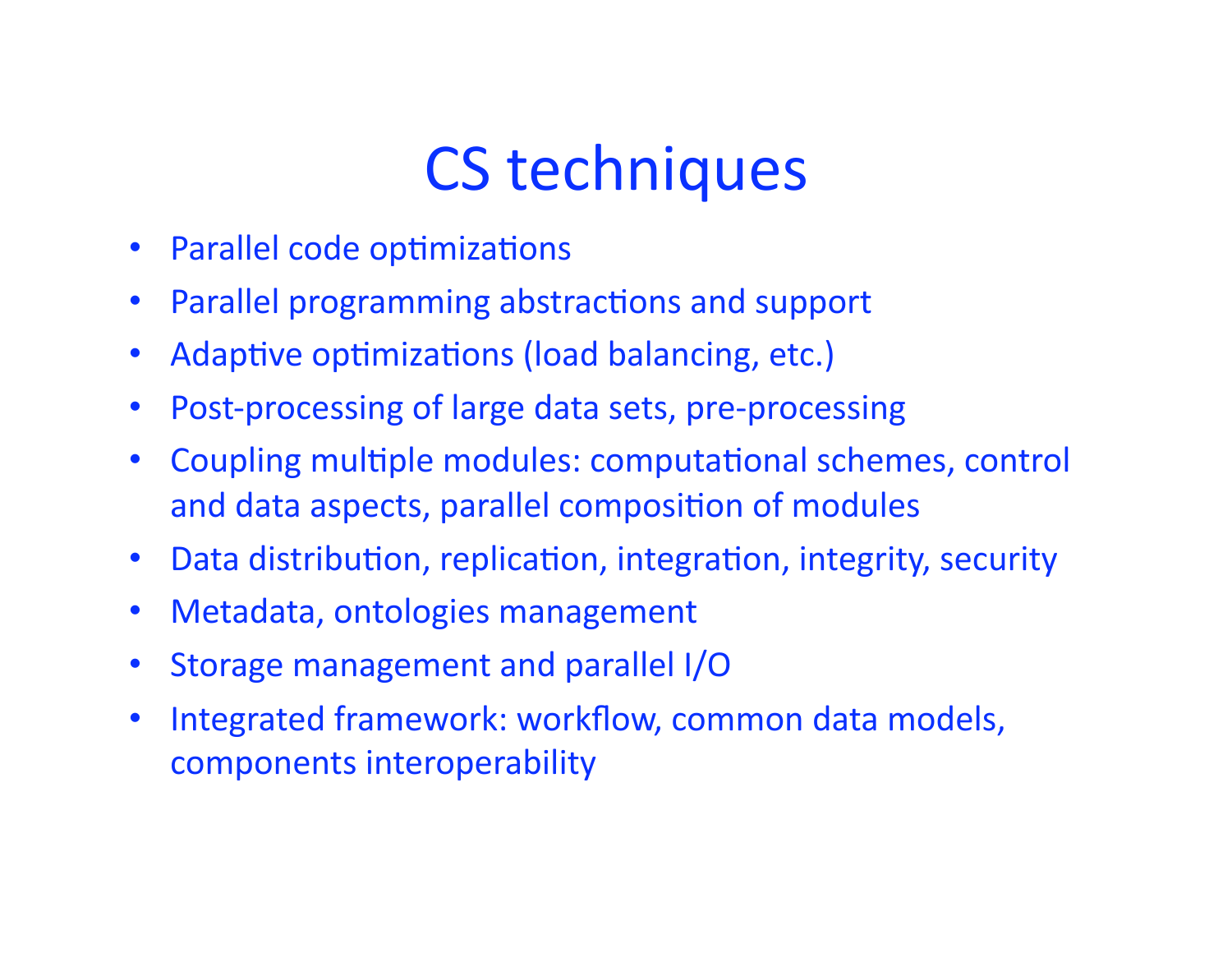# Math
techniques

- Partial differential equations
- Solution adaptive methods
- Molecular
dynamics
modeling
and
algorithmics
- Particle methods (distinct from classical MD in terms of inhomogeneous distributions, e.g., cosmology)
- DFT/electronic
structure
- (hybrid)
Monte
Carlo
- Stochastic optimization
- Scalable implicit solvers (linear and nonlinear)
- Eigenanalysis
techniques
- FFTs and other fast transforms
- Smoothed particle hydrodynamics
- Agent‐based
methods
- Coupling multiple models (stability aspects)
- Data assimilation/fusion of observations and models
- Data mining, clustering, classification, statistical analysis and representation
- Uncertainty quantification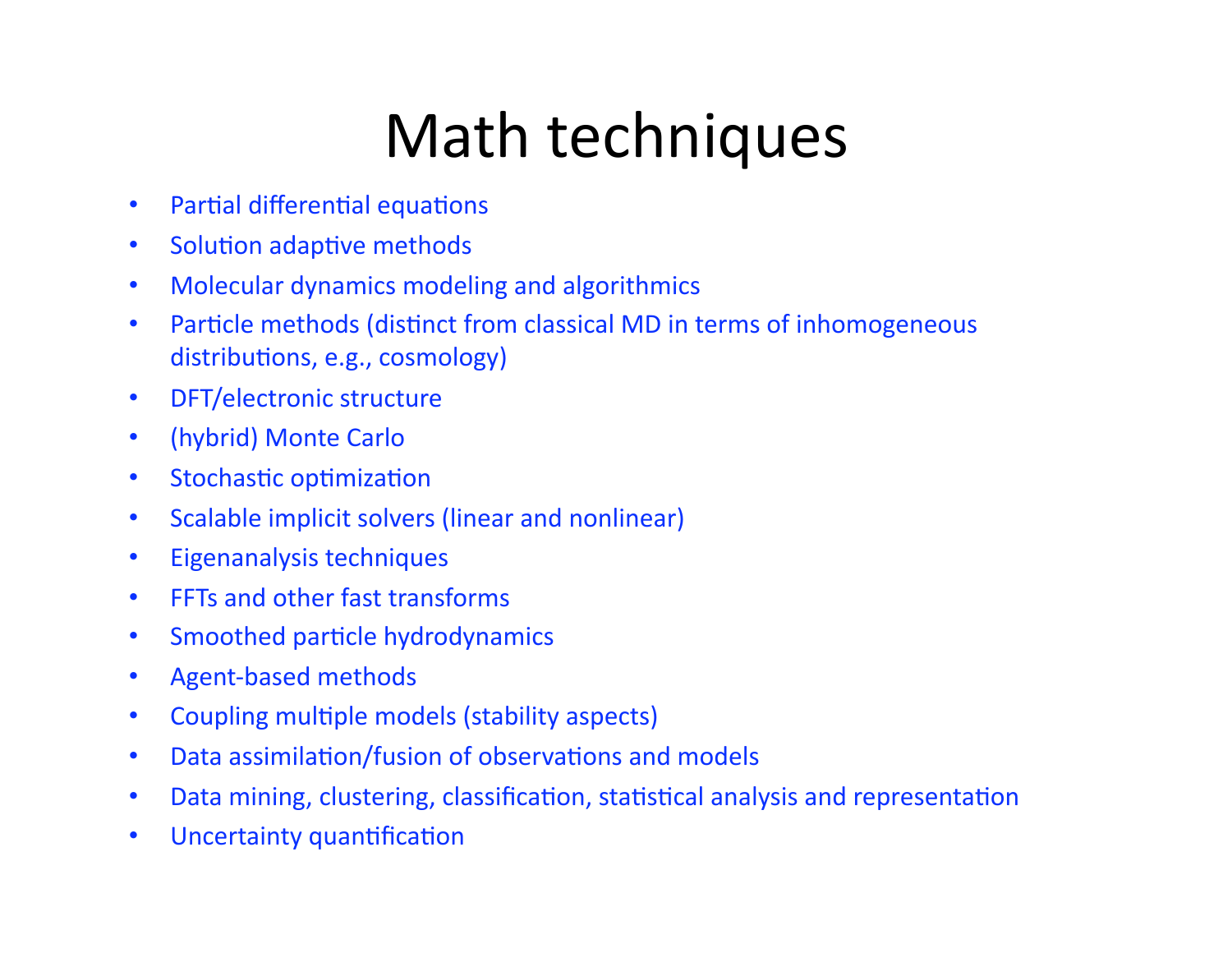## Sample
roadmapping
exercise

- Nuclear
reactor
vessel
(Code
Saturne)
- Aerodynamics and aeronautics (Airbus France)
- Climate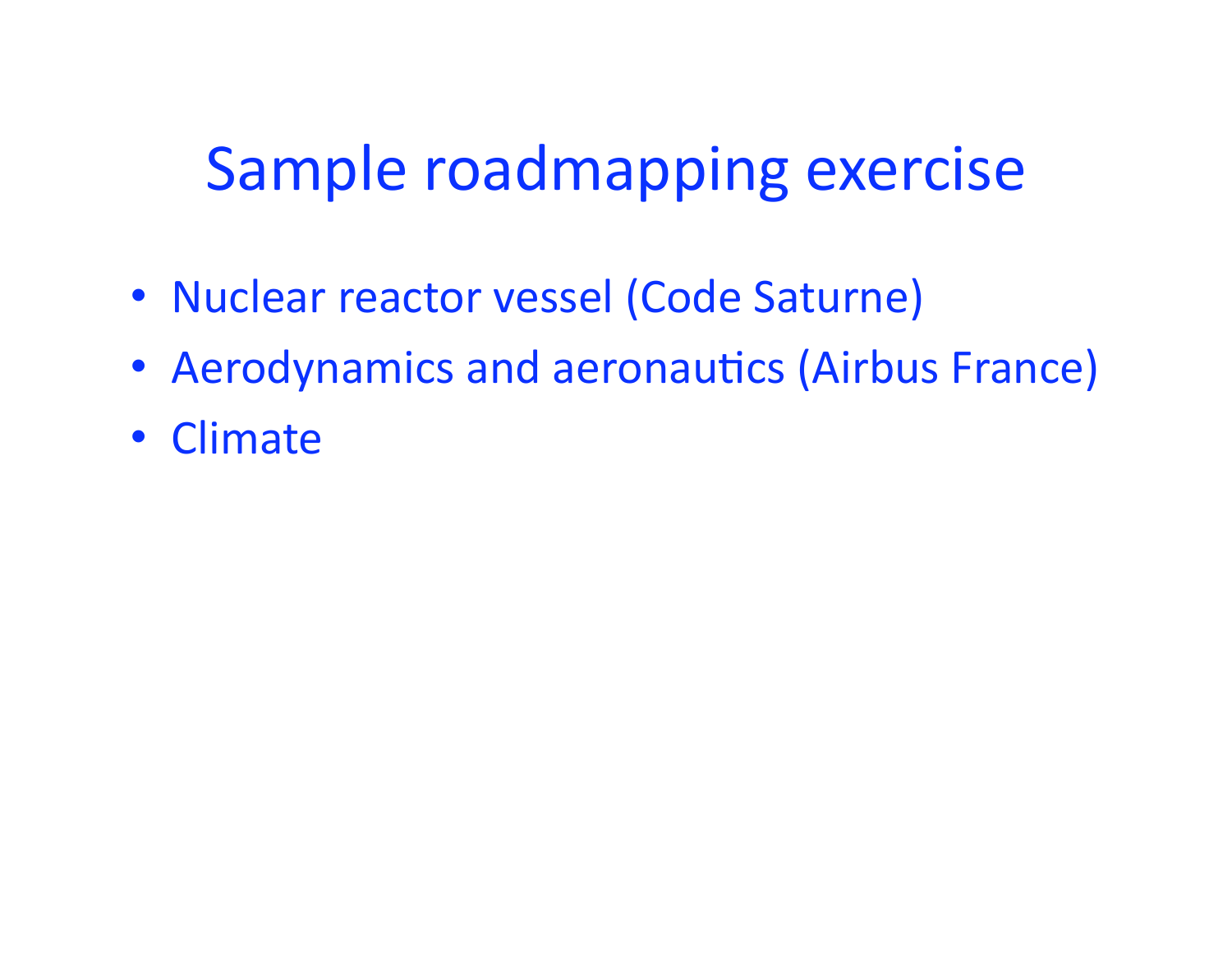### *Code\_Saturne* – HPC Roadmap: *application examples*



**Computations with smaller and smaller scales in larger and larger geometries**  ⇒ **a better understanding of physical phenomena** ⇒ **a more effective help for decision making**  ⇒ **A better optimisation of the production (margin benefits)** 

| $10^6$ cells                                                               | $107$ cells                                     | $108$ cells                                                        | $109$ cells                            | $10^{10}$ cells                                                                              |
|----------------------------------------------------------------------------|-------------------------------------------------|--------------------------------------------------------------------|----------------------------------------|----------------------------------------------------------------------------------------------|
| 3.10 <sup>13</sup> operations                                              | 6.10 <sup>14</sup> operations                   | 10 <sup>16</sup> operations                                        | 3.10 <sup>17</sup> operations          | $5.10^{18}$ operations                                                                       |
| Fujistu VPP 5000<br>1 of 4 vector processors<br>2 month length computation | Cluster, IBM Power5<br>400 processors<br>9 days | <b>IBM Blue Gene/L</b><br>« Frontier »<br>20 Tflops during 1 month | 600 Tflops during 1 month              | 10 Pflops during 1 month                                                                     |
| # 1 Gb of storage                                                          | #15 Gb of storage                               | #200 Gb of storage                                                 | # 1 Tb of storage                      | #10 Tb of storage                                                                            |
| 2 Gb of memory                                                             | 25 Gb of memory                                 | 250 Gb of memory                                                   | 2,5 Tb of memory                       | 25 Tb of memory                                                                              |
| Power of the computer                                                      | Pre-processing not parallelized                 | Pre-processing not parallelized<br>Mesh generation                 | ibid.<br>ibid.<br>Scalability / Solver | $\ldots$ ibid. $\ldots$<br>$\ldots$ ibid. $\ldots$<br>$\dots$ ibid. $\dots$<br>Visualisation |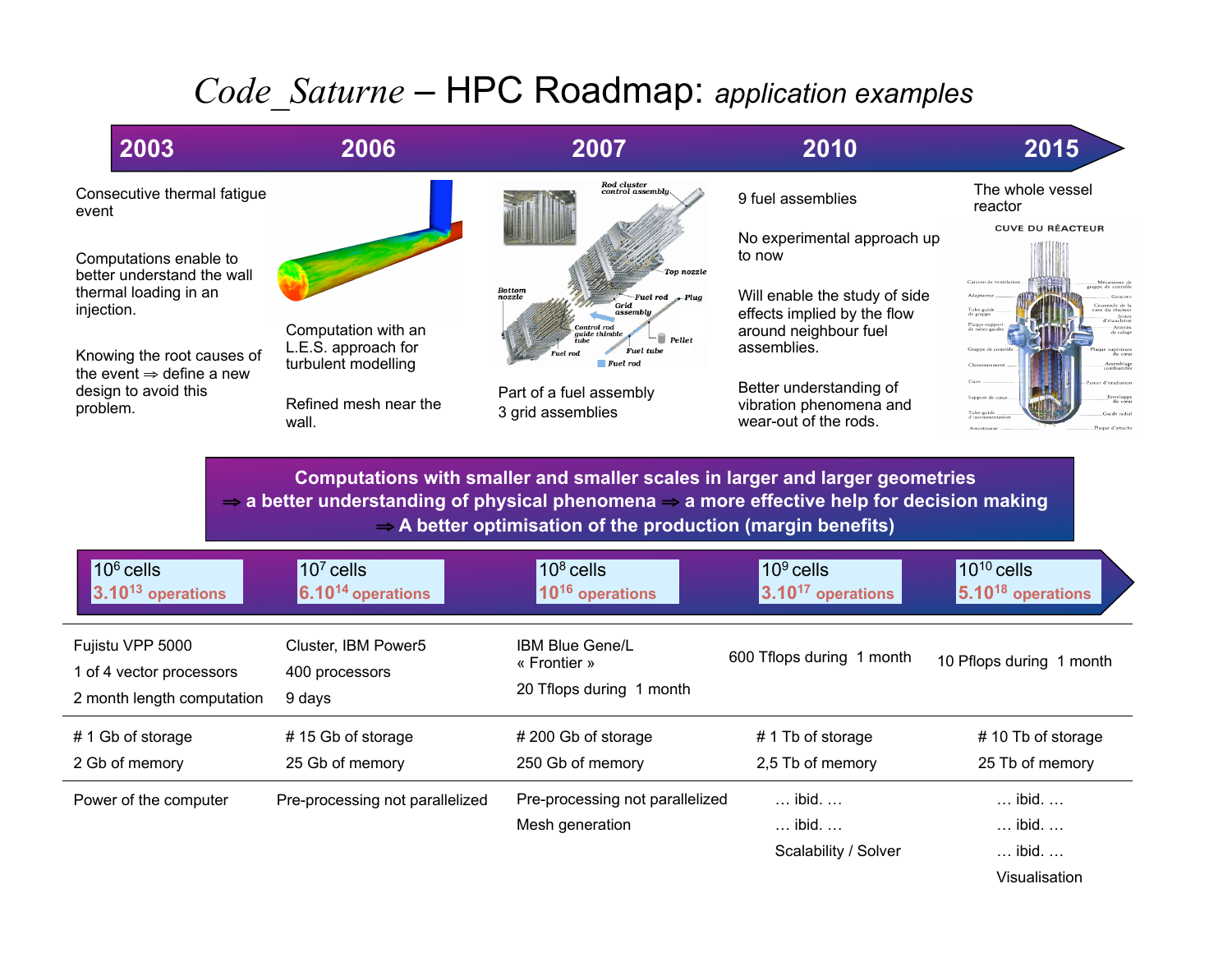### Weather,
Climate
and
Earth
Sciences: Roadmap

- Current simulations of climate change at **30-Km grid resolution** require a 1 **Petaflop** sustained performance computer  $\rightarrow$  i.e the Oak Ridge Nat.Lab's 149,504
cores
Jaguar
sytem
(1
Petaflop
sustained
performance)
- More accurate, comprehensive and integrated Earth System Models (ESMs)
are
required
- Important processes in the climate system have to be simulated at their native spatial and temporal scales  $\rightarrow$  critical organized features in the atmosphere
 and
 acean
 (including
 clouds
 and
 ocean
 eddies)
 have characteristic sizes of 1 to 10 Km
- A global cloud-resolving modeling capability is needed within 5 years to predict
"regional"
changes
in
water,
ice
and
clouds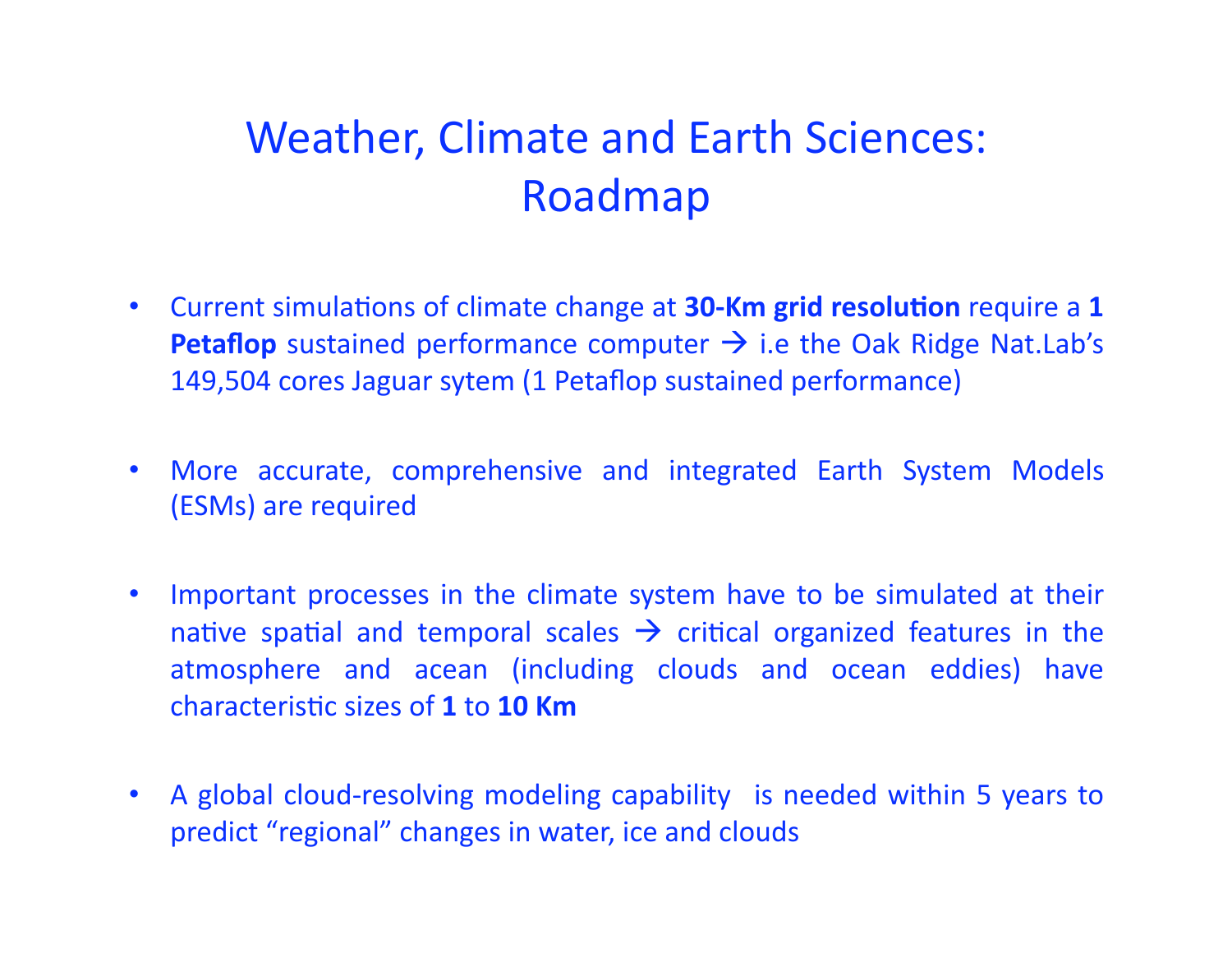## Weather, Climate and Earth Sciences: Roadmap

#### • **Climate
Coupled
Model
(Ocean‐Atm‐Med)**

- $-$  Resolution: Atm: 80 Km T159L31 Med:  $1/16^{\circ}$
- ‐
FLOPS
required:
about
3
\*10
exp
14
- ‐
Memory:
about
110
GB
- ‐
Storage:
about
8TB
- NEC-SX9 48 vector processors: about 40 days (century simulation)
- ‐
botleneck
	- ‐
	inefficient
	memory
	access
	management
	(bank
	conflict)
	- ‐
	I/O
	bandwidth
	- ‐
	Load
	not
	balanced

#### • **Echam5
stand‐alone**

- Resolution: 50 Km T255L31
- - Cluster IBM Power6 450 cores : 3h (month simulation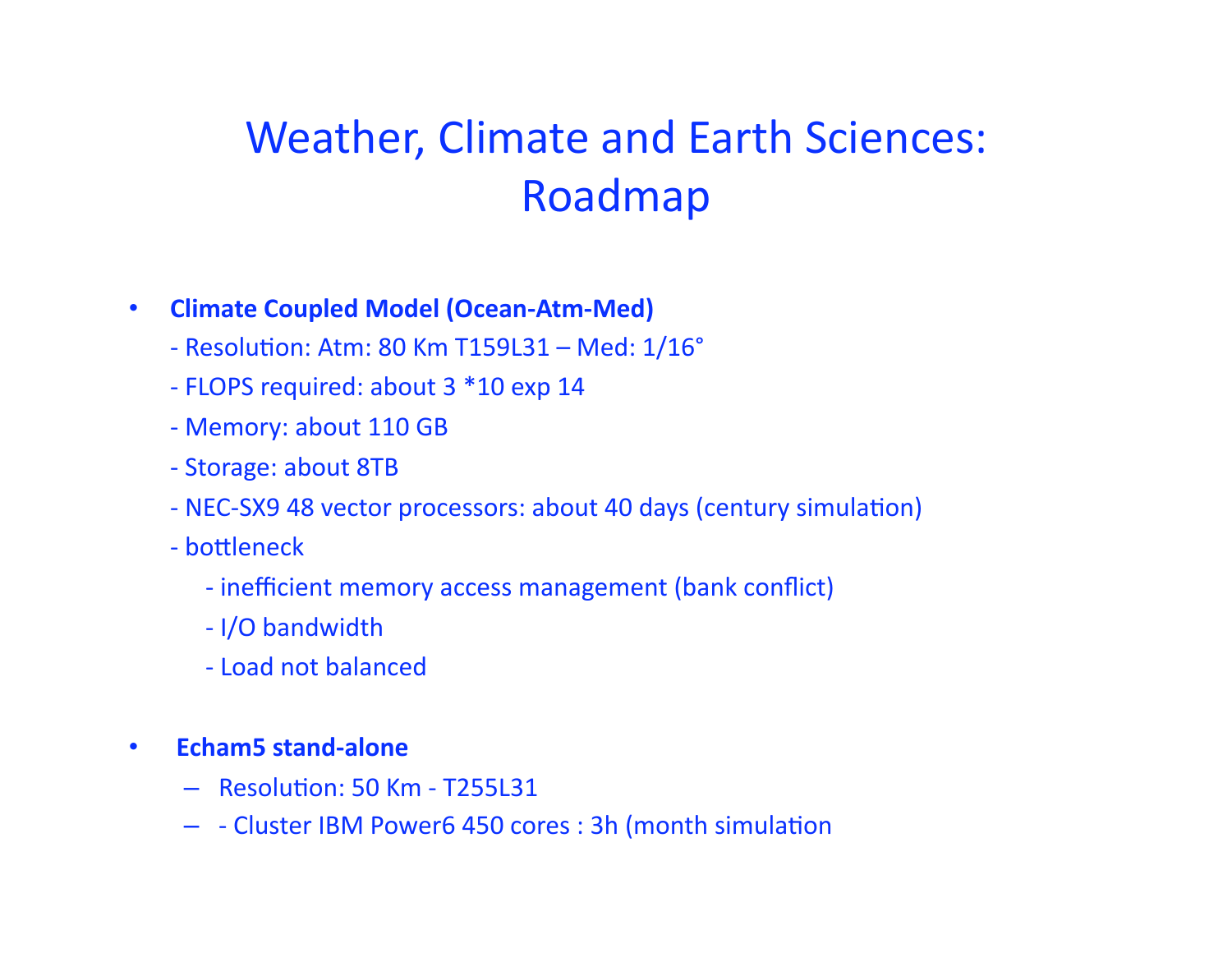### Weather,
Climate
and
Earth
Sciences: Roadmap

#### **2009**

Resolution: 80 Km  $FLOPS \approx 3*10^{14}$ Memory: ≈110 GB Storage: ≈ 8 TB NEC‐SX9
48
vector
procs: ≈ 40 days run

#### **2015**

Resolution: 20 Km  $FLOPS \approx 1*10^{16}$ MemSory: ≈ 3,5 TB Storage: ≈ 180 TB High resolution model with complete carbon cycle model Challenges: data viz and post-processing, data discovery, archiving

#### **2020**

Resolution: 1 Km  $FLOPS \approx 1*10^{19}$ Memory: ≈ 4 PB Storage: ≈ 150 PB Higher resolution with global cloud resolving model Challenges: data sharing, transfer memory management, I/O management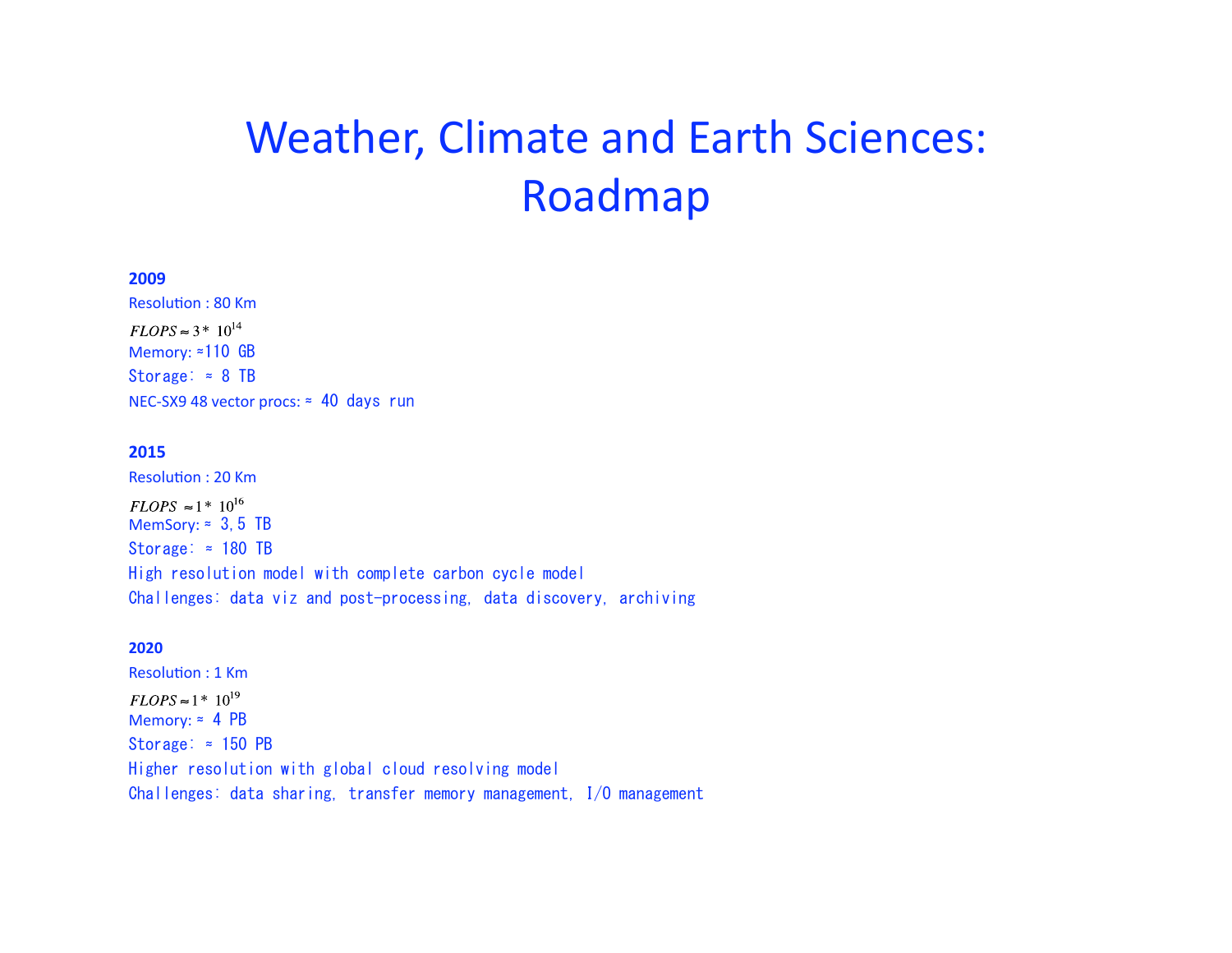## Weather,
Climate
and
Earth
Sciences: Data
Challenges

- Data distribution & Sharing
- Data Replication/Caching
- Metadata
Agreement
(Schema)
- Metadata Management (Automatic extraction, ingestion, validation, etc.)
- Metadata Harvesting
- Storage
management,
access,
transport
protocols,
etc.
- Filesystem
&
Parallel
I/O
- Scientific Data Gataway (unified access, integrated environment, transparent
and
secure
access)
- Distributed Aggregation, Subsetting (slicing and dicing of data, etc,)
- Security (authorization, authentification, confidentiality, integrity, etc.)